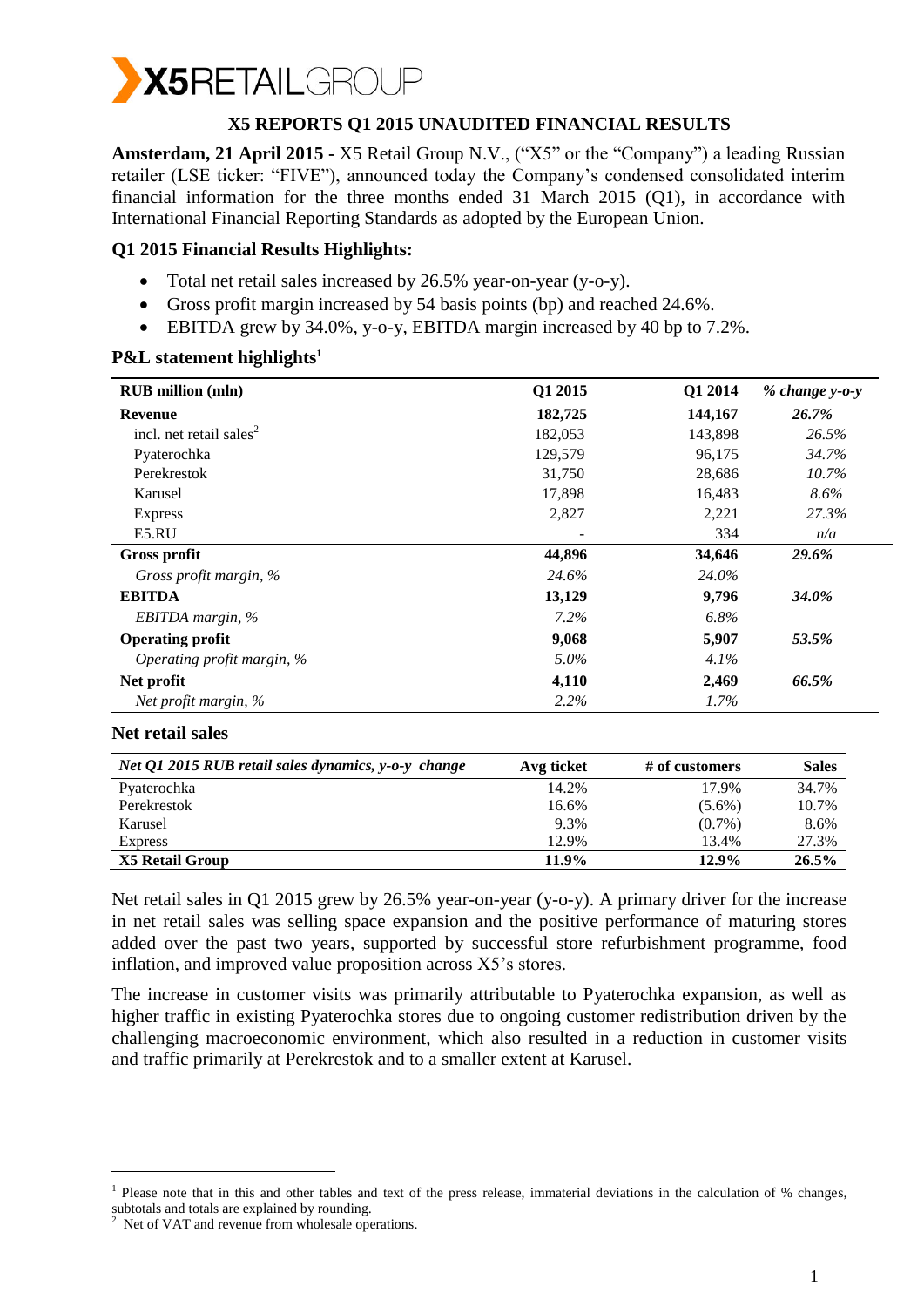

| Selling space end-of-period, square meters     | As at<br>31-Mar-2015 | As at<br>31-Mar-2014 | Change,<br>$y - 0 - y$ |
|------------------------------------------------|----------------------|----------------------|------------------------|
| Pyaterochka                                    | 1,859,307            | 1,443,137            | 28.8%                  |
| Perekrestok                                    | 419.827              | 392,631              | $6.9\%$                |
| Karusel                                        | 361.679              | 360,531              | $0.3\%$                |
| <b>Express</b>                                 | 40,932               | 36,194               | 13.1%                  |
| X5 Retail Group                                | 2,681,745            | 2,232,492            | 20.1%                  |
| Q1 2015 LFL <sup>3</sup> results, growth y-o-y | <b>Sales</b>         | <b>Traffic</b>       | <b>Basket</b>          |
| Pyaterochka                                    | 21.7%                | 5.2%                 | 15.7%                  |
| Perekrestok                                    | 7.5%                 | $(6.0\%)$            | 14.4%                  |
| Karusel                                        | 7.8%                 | $(1.4\%)$            | 9.4%                   |

Express  $5.8\%$   $(2.1\%)$   $8.1\%$ **X5 Retail Group 17.1% 2.9% 13.7%**

For more details on net retail sales growth please refer to ['X5 Q1 2015 Trading update'.](http://www.x5.ru/common/img/uploaded/files/press_releases/2015/Q1_2015_Trading_Update_ENG.pdf)

### **Gross profit margin**

-

The Company's gross profit margin in Q1 2015 amounted to 24.6%, a 54 bp increase compared to Q1 2014. The increase was primarily due to the improved logistics costs management as well as further optimization of assortment.

| <b>RUB</b> mln        | Q1 2015   | Q1 2014   | $% change y-o-y$ |
|-----------------------|-----------|-----------|------------------|
| <b>Staff costs</b>    | (14,592)  | (12, 104) | 20.6%            |
| % of Revenue          | $8.0\%$   | 8.4%      |                  |
| <b>Lease expenses</b> | (8,367)   | (6,598)   | 26.8%            |
| % of Revenue          | 4.6%      | 4.6%      |                  |
| D&A and impairment    | (4,061)   | (3,889)   | 4.4%             |
| % of Revenue          | 2.2%      | 2.7%      |                  |
| <b>Utilities</b>      | (4,053)   | (3,499)   | 15.8%            |
| % of Revenue          | 2.2%      | 2.4%      |                  |
| Other store costs     | (2,729)   | (2,345)   | 16.4%            |
| % of Revenue          | 1.5%      | 1.6%      |                  |
| Third party services  | (1,279)   | (1,092)   | $17.1\%$         |
| % of Revenue          | 0.7%      | 0.8%      |                  |
| <b>Other expenses</b> | (2,336)   | (1,265)   | 84.7%            |
| % of Revenue          | $1.3\%$   | $0.9\%$   |                  |
| <b>Total SG&amp;A</b> | (37, 417) | (30,791)  | 21.5%            |
| % of Revenue          | 20.5%     | 21.4%     |                  |

**Selling, general and administrative (SG&A) expenses** 

As a percentage of revenue, in the reporting period, the Company was able to decrease staff costs by 41 basis points to 8.0% primarily due to improvements in operating leverage.

Lease expenses in Q1 2015, as a percentage of revenue, remained flat y-o-y at 4.6%. The share of leased space in Company's total real estate portfolio increased from 56.6% as of 31 March 2014 to 59.4% as of 31 March 2015.

<sup>3</sup> LFL comparisons of retail sales between two periods are comparisons of retail sales in local currency (including VAT) generated by the relevant stores. The stores that are included in LFL comparisons are those that have operated for at least twelve full months. Their sales are included in LFL calculation starting from the day of the store's opening. We include all stores that fit our LFL criteria in each reporting period.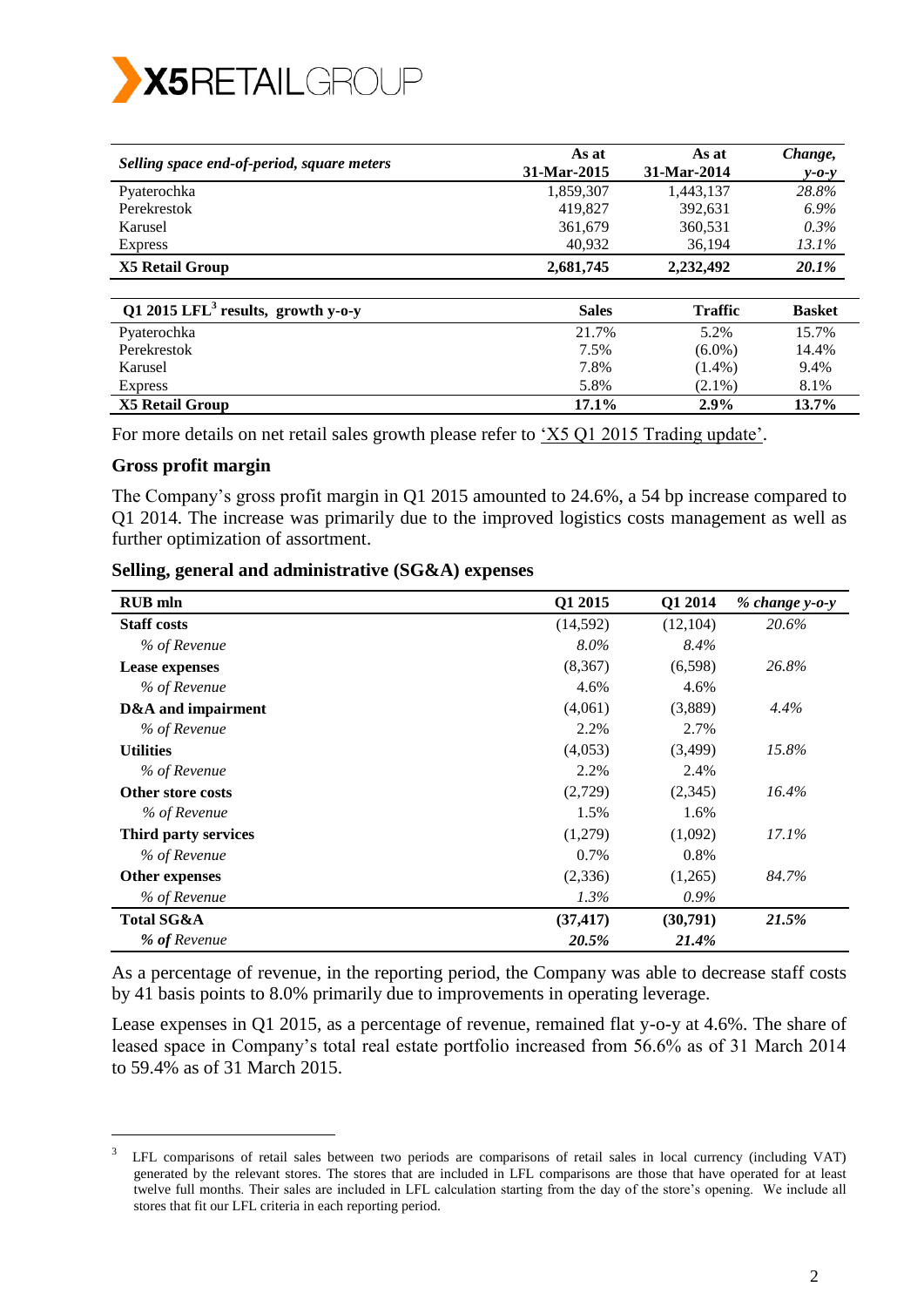

Depreciation, amortization and impairment costs in Q1 2015, as a percentage of revenue, decreased by 48 bp y-o-y to 2.2% thanks to operating leverage effect and decreasing share of owned stores in total X5 real estate portfolio.

Utilities costs in Q1 2015, as a percentage of revenue, decreased by 21 bp and reached 2.2% due to operating leverage effect.

In Q1 2015, third party services, as a percentage of revenue, changed immaterially compared to Q1 2014.

Other store costs declined by 13 bp as a percentage of revenue, in Q1 2015 compared to Q1 2014 and reached 1.5%.

Other expenses in Q1 2015, as percentage of revenue, grew by 40 bp due to increased agent payments on the back of franchise program expansion, as well as due to movement in provisions.

EBITDA in Q1 2015 totaled RUB 13,129 mln, or 7.2% of revenue compared to RUB 9,796 mln, or 6.8% of revenue, in the corresponding period of 2014.

### **Non-operating gains and losses**

| <b>RUB</b> mln           | Q1 2015 | Q1 2014 | $% change y-o-y$ |
|--------------------------|---------|---------|------------------|
| <b>Operating profit</b>  | 9,068   | 5,907   | 53.5%            |
| Net finance costs        | (3,945) | (2,674) | 47.5%            |
| Net FX result            | 114     | (25)    | n/a              |
| <b>Profit before tax</b> | 5,237   | 3,208   | 63.2%            |
| Income tax expense       | (1,127) | (739)   | 52.5%            |
| Net profit               | 4,110   | 2,469   | 66.5%            |
| Net profit margin, %     | $2.2\%$ | $1.7\%$ |                  |

Net finance costs in Q1 2015 increased by 47.5% y-o-y. The weighted average effective interest rate on X5's total debt for Q1 2015 amounted to 13.6% per annum compared to 8.8% in Q1 2014.

In Q1 2015, X5's effective tax rate was 21.5% compared to 23.0% in the corresponding period of 2014. The Russian statutory income tax rate for both periods was 20.0%. The difference between X5's effective and statutory tax rates is primarily due to certain non-deductible expenses.

### **Consolidated cash flow**

| <b>RUB</b> mln                                                          | Q1 2015   | O1 2014   | $% change v-o-v$ |
|-------------------------------------------------------------------------|-----------|-----------|------------------|
| Net cash from operating activities before changes in working<br>capital | 13,573    | 9,196     | 47.6%            |
| Change in working capital                                               | (11, 139) | (10, 120) | $10.1\%$         |
| Net interest and income tax paid                                        | (4,685)   | (3,708)   | 26.3%            |
| Net cash flows used in operating activities                             | (2,251)   | (4,632)   | $(51.4\%)$       |
| Net cash used in investing activities                                   | (7,820)   | (4,289)   | 82.3%            |
| Net cash (used in)/generated from financing activities                  | (10, 440) | 6,135     | n/a              |
| Effect of exchange rate changes on cash $\&$ cash equivalents           | (9)       |           | n/a              |
| Net decrease in cash $\&$ cash equivalents                              | (20, 520) | (2,786)   | 636.5%           |

Company's net cash from operating activities before changes in working capital increased by RUB 4,377 mln, or by 47.6%, and totaled RUB 13,573 mln, whereas change in working capital increased by 10.1% and amounted to RUB 11,139 mln.

As a result, in Q1 2015 the net cash used in operating activities amounted to RUB 2,251 mln compared to RUB 4,632 in the same period a year earlier.

Net cash used in investing activities, which generally consisted of payments for property, plant and equipment, totaled RUB 7,820 mln in Q1 2015, compared to RUB 4,289 mln in Q1 2014, and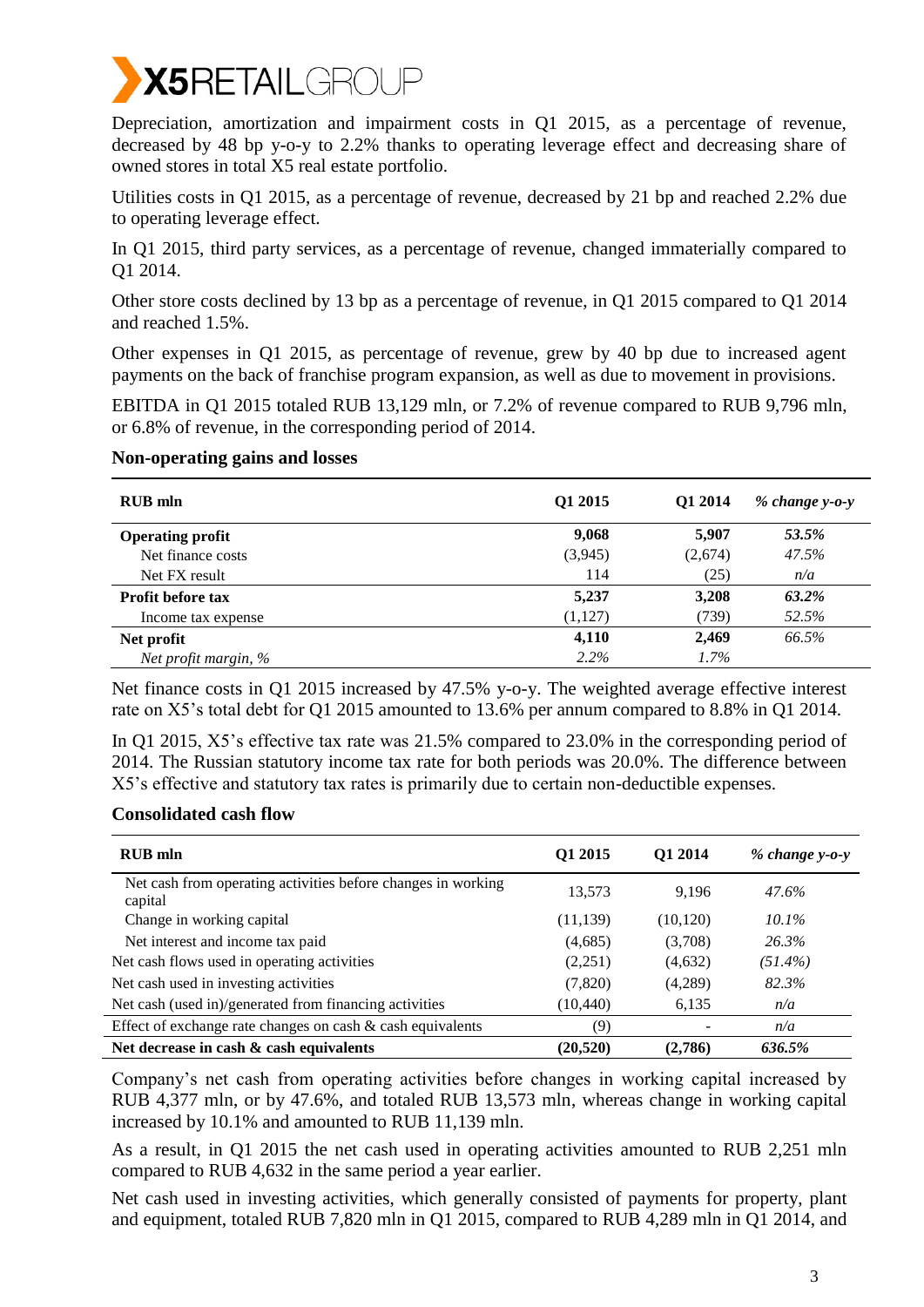

reflects higher expenditures for store expansion and refurbishment. In Q1 2015, X5 added more than twice the net number of stores compared to Q1 2014, or 156 stores versus 74 stores, respectively. Moreover, 344 stores were refurbished in Q1 2015 compared to 33 in Q1 2014.

Net cash used in financing activities in Q1 2015 totaled RUB 10,440 mln compared to net cash generated from financing activities of RUB 6,135 mln in Q1 2014. In February 2015, the Company made early repayment of VTB Capital loan with floating interest rate in the total amount of RUB 9,000 mln.

| <b>Liquidity update</b> |
|-------------------------|
|-------------------------|

-

| <b>RUB</b> mln                 | 31-Mar-15 | % in total | 31-Dec-14 | % in total |
|--------------------------------|-----------|------------|-----------|------------|
| <b>Total debt</b>              | 120,619   |            | 130,986   |            |
| Short-term debt                | 14.407    | 11.9%      | 15.834    | $12.1\%$   |
| Long-term debt                 | 106.212   | 88.1%      | 115.152   | 87.9%      |
| Net debt                       | 115,516   |            | 105,363   |            |
| <b>Net debt/EBITDA</b>         | $2.35x^4$ |            | $2.30x^5$ |            |
| <b>EBITDA/Interest expense</b> | $3.66x^4$ |            | $3.76x^5$ |            |

As of 31 March 2015, the Company's total debt amounted to RUB 120,619 of which 11.9 % was short-term debt and 88.1% long-term debt.

As of 31 March 2015, the Company had access to RUB 106 billion in undrawn credit lines with major Russian and international banks.

<sup>&</sup>lt;sup>4</sup> Based on consolidated EBITDA of RUB 49,194 mln. and interest expense of RUB 13,455 mln.

<sup>5</sup> Based on consolidated EBITDA of RUB 45,860 mln. and interest expense of RUB 12,186 mln.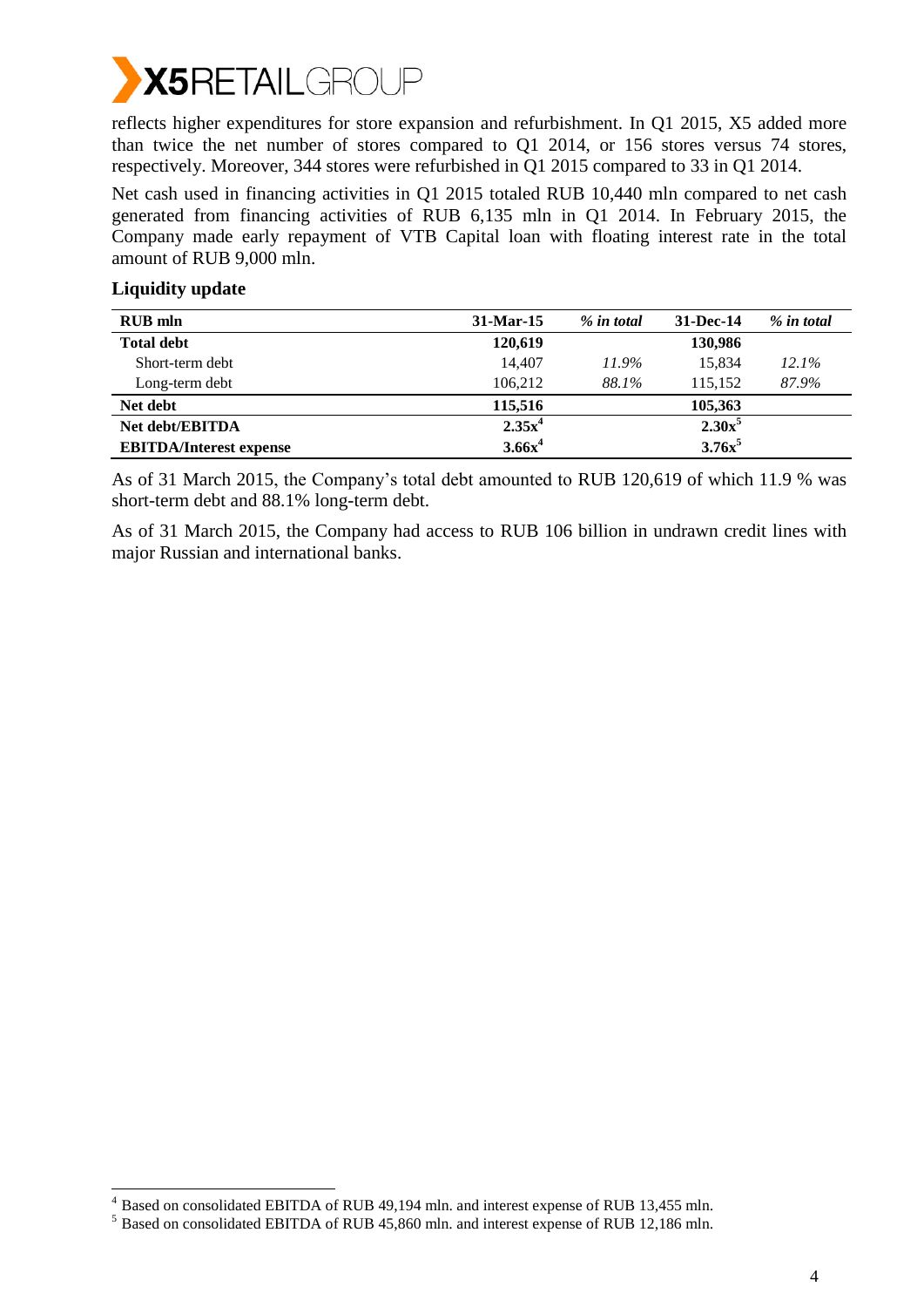

#### **Note to Editors:**

X5 Retail Group N.V. (LSE: FIVE, Fitch – 'BB', Moody's – 'B1', S&P – 'BB-') is a leading Russian food retailer. The Company operates several retail formats: the chain of proximity stores under the Pyaterochka brand, the supermarket chain under the Perekrestok brand, the hypermarket chain under the Karusel brand and Express convenience stores under various brands.

At 31 March 2015, X5 had 5,639 Company-operated stores. It has the leading market position in both Moscow and St. Petersburg and a significant presence in the European part of Russia. Its store base includes 4,958 Pyaterochka proximity stores, 405 Perekrestok supermarkets, 83 Karusel hypermarkets and 193 convenience stores. The Company operates 33 DCs and 1,407 Company-owned trucks across the Russian Federation.

For the full year 2014, revenue totaled RUB 633,873 mln (USD 16,498 mln), EBITDA reached RUB 45,860 mln (USD 1,194 mln), and profit for the period amounted to RUB 12,691 mln (USD 330 mln). In Q1 2015, revenue totaled RUB 182,725 mln (USD 2,938 mln), EBITDA reached RUB 13,129 mln (USD 211 mln), and net income amounted to RUB 4,110 mln (USD 66 mln).

X5's Shareholder structure is as follows: Alfa Group – 47.86%, founders of Pyaterochka – 14.43%, X5 Directors – 0.04%, treasury shares – 0.04%, free float –  $37.63\%$ .

#### *Forward looking statements:*

*This announcement includes statements that are, or may be deemed to be, "forward-looking statements". These forward-looking statements can be identified by the fact that they do not only relate to historical or current events. Forward-looking statements often use words such as "anticipate", "target", "expect", "estimate", "intend", "expected", "plan", "goal", "believe", or other words of similar meaning.*

*By their nature, forward-looking statements involve risk and uncertainty because they relate to future events and circumstances, a number of which are beyond X5 Retail Group N.V.'s control. As a result, actual future results may differ materially from the plans, goals and expectations set out in these forward-looking statements.* 

*Any forward-looking statements made by or on behalf of X5 Retail Group N.V. speak only as at the date of this announcement. Save as required by any applicable laws or regulations, X5 Retail Group N.V. undertakes no obligation publicly to release the results of any revisions to any forward-looking statements in this document that may occur due to any change in its expectations or to reflect events or circumstances after the date of this document.*

### **For further details please contact**

**Maxim Novikov Head of Investor Relations Tel.: +7 (495) 502-9783 e-mail: [Maxim.Novikov@x5.ru](mailto:Maxim.Novikov@x5.ru)** **Anastasiya Kvon IR Director Tel.: +7 (495) 792-3511 e-mail: [Anastasiya.Kvon@x5.ru](mailto:Anastasiya.Kvon@x5.ru)**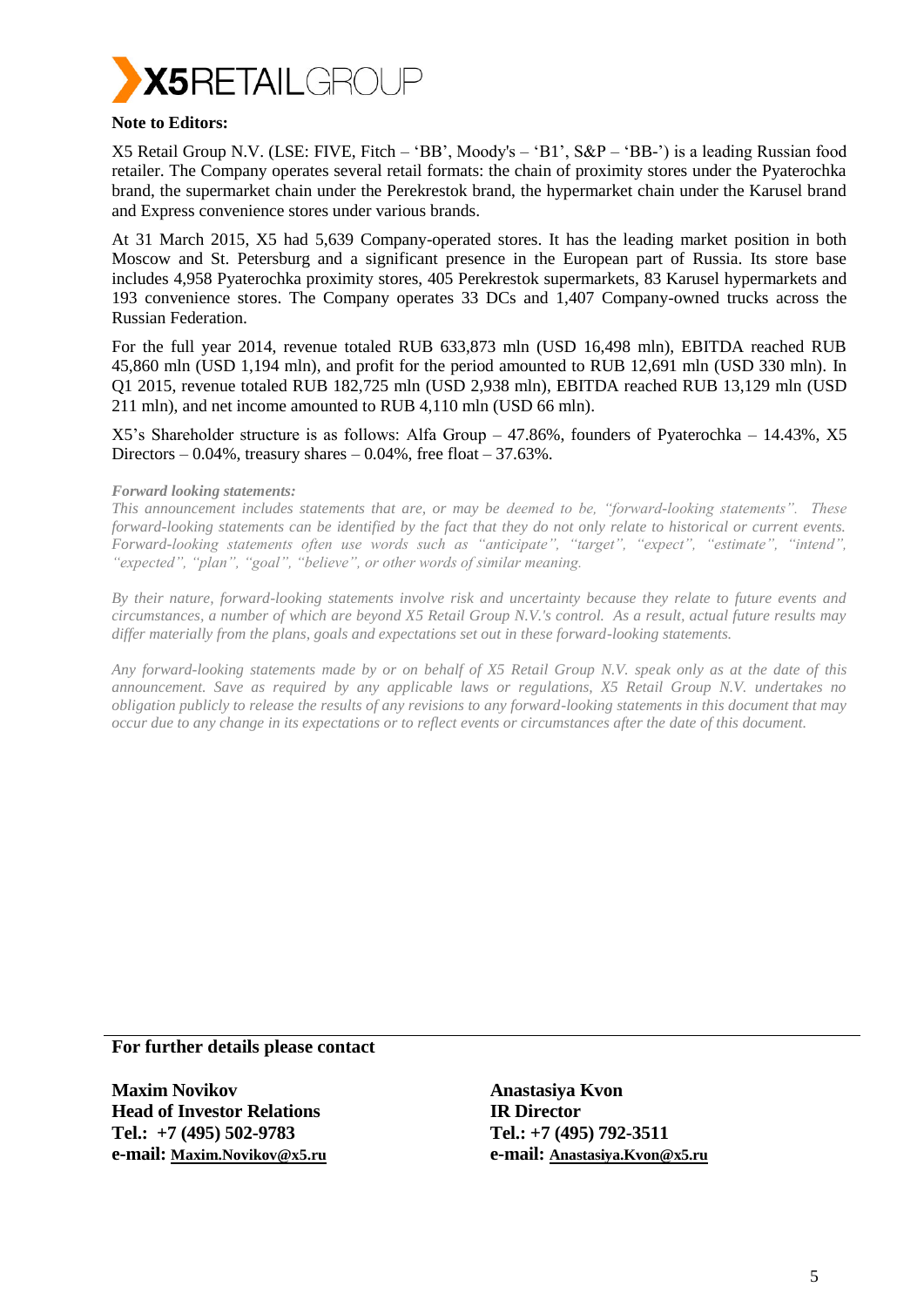

# **Appendix I**

# **Condensed Consolidated Interim Statement of Profit or Loss for the three months ended 31 March 2015**

|                                                                  | Three months  | Three months  |
|------------------------------------------------------------------|---------------|---------------|
|                                                                  | ended         | ended         |
|                                                                  | 31 March 2015 | 31 March 2014 |
|                                                                  |               |               |
| Revenue                                                          | 182,725       | 144,167       |
| Cost of sales                                                    | (137,829)     | (109, 521)    |
| Gross profit                                                     | 44,896        | 34,646        |
| Selling, general and administrative expenses                     | (37, 417)     | (30,791)      |
| Lease/sublease and other income                                  | 1,589         | 2,052         |
| <b>Operating profit</b>                                          | 9,068         | 5,907         |
| Finance costs                                                    | (4,299)       | (2,684)       |
| Finance income                                                   | 354           | 10            |
| Net foreign exchange gain/(loss)                                 | 114           | (25)          |
| <b>Profit before tax</b>                                         | 5,237         | 3,208         |
| Income tax expense                                               | (1,127)       | (739)         |
| Profit for the period                                            | 4,110         | 2,469         |
|                                                                  |               |               |
| Profit for the period attributable to:                           |               |               |
| Equity holders of the parent                                     | 4.110         | 2,469         |
| Basic earnings per share for profit attributable to the equity   |               |               |
| holders of the parent (expressed in RUB per share)               | 60.56         | 36.40         |
| Diluted earnings per share for profit attributable to the equity |               |               |
| holders of the parent (expressed in RUB per share)               | 60.56         | 36.40         |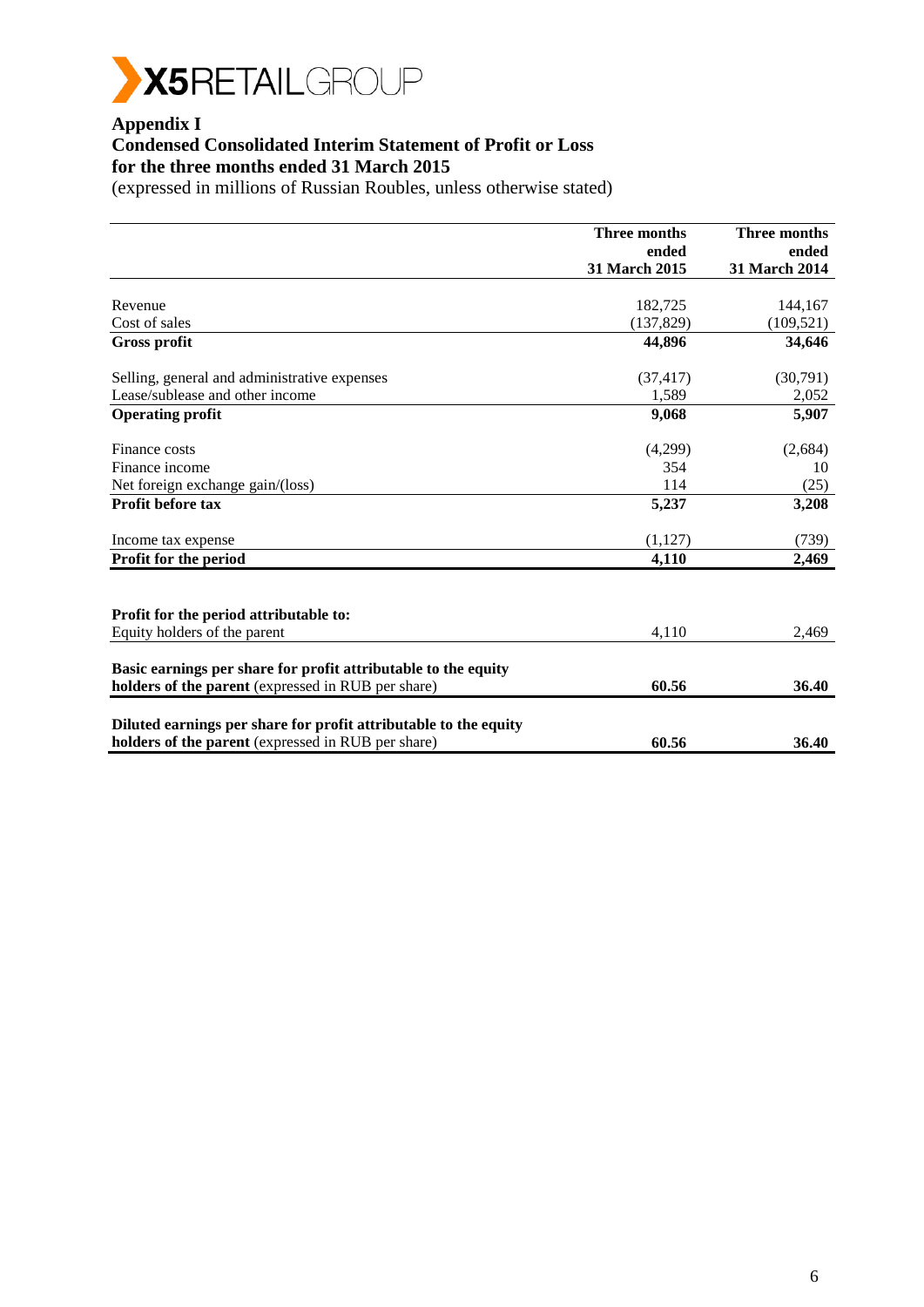

# **Appendix II**

### **Condensed Consolidated Interim Statement of Comprehensive Income for the three months ended 31 March 2015**

|                                                                     | Three months         | <b>Three months</b>  |
|---------------------------------------------------------------------|----------------------|----------------------|
|                                                                     | ended                | ended                |
|                                                                     | <b>31 March 2015</b> | <b>31 March 2014</b> |
| Profit for the period                                               | 4,110                | 2,469                |
| Other comprehensive loss                                            |                      |                      |
| Items that may be reclassified subsequently to profit and loss      |                      |                      |
| Exchange differences on translation from functional to presentation |                      |                      |
| currency                                                            |                      | (23)                 |
| Total items that may be reclassified subsequently to profit and     |                      |                      |
| loss, net of tax                                                    |                      | (23)                 |
| Other comprehensive loss, net of tax                                |                      | (23)                 |
| Total comprehensive income for the period, net of tax               | 4,110                | 2,446                |
|                                                                     |                      |                      |
| Total comprehensive income for the period attributable to:          |                      |                      |
| Equity holders of the parent                                        | 4,110                | 2,446                |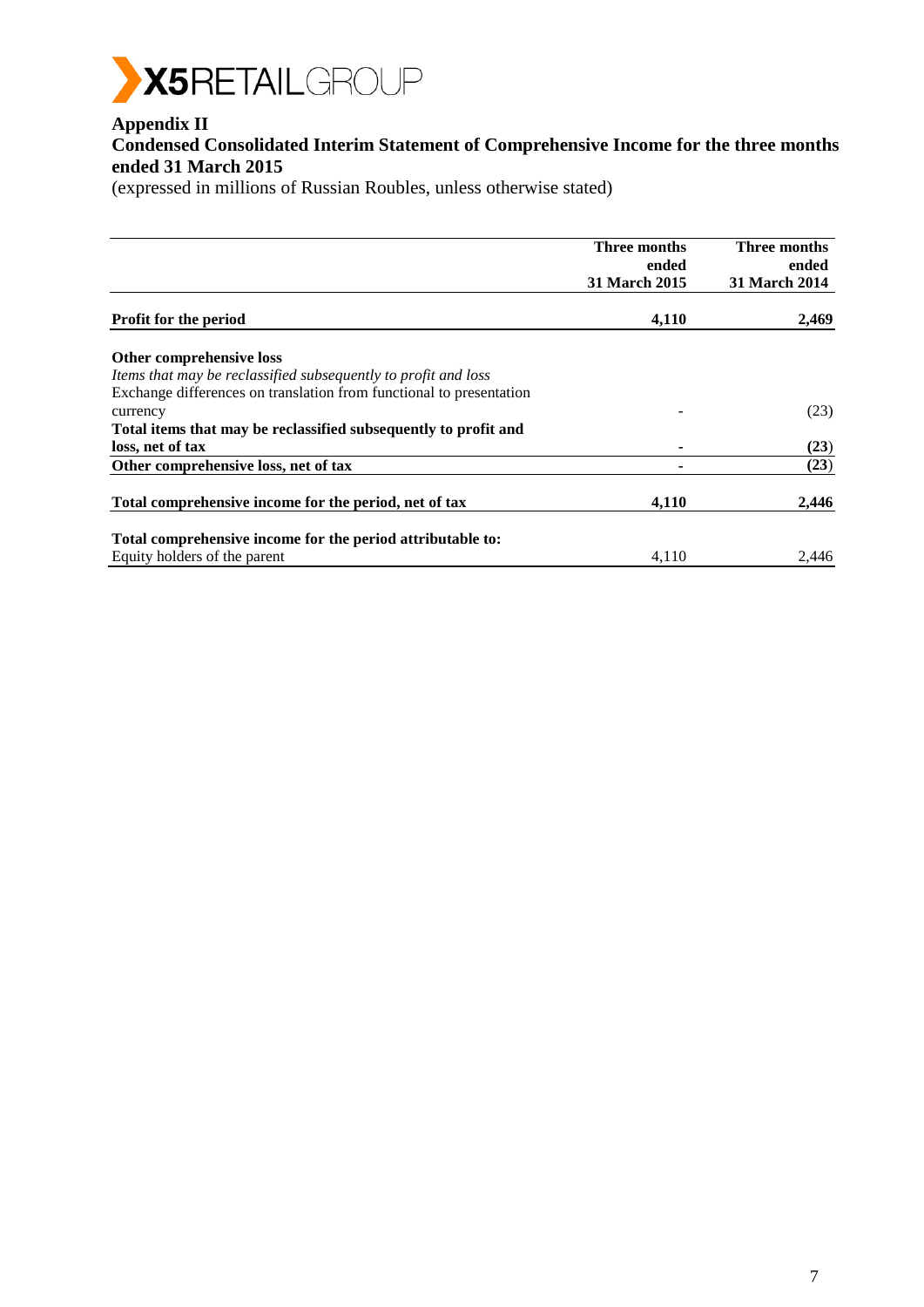

# **Appendix III**

# **Condensed Consolidated Interim Statement of Financial Position at 31 March 2015**

|                                                                                                                                                                            | 31 March 2015                              | 31 December 2014                          |
|----------------------------------------------------------------------------------------------------------------------------------------------------------------------------|--------------------------------------------|-------------------------------------------|
| <b>ASSETS</b>                                                                                                                                                              |                                            |                                           |
| <b>Non-current assets</b>                                                                                                                                                  |                                            |                                           |
| Property, plant and equipment                                                                                                                                              | 154,670                                    | 150,328                                   |
| Investment property                                                                                                                                                        | 3,670                                      | 3,718                                     |
| Goodwill                                                                                                                                                                   | 65,732                                     | 65,684                                    |
| Other intangible assets                                                                                                                                                    | 14,100                                     | 14,618                                    |
| Investment in associates                                                                                                                                                   | 31                                         | 31                                        |
| Available-for-sale investments                                                                                                                                             | 213                                        | 213                                       |
| Other non-current assets                                                                                                                                                   | 2,304                                      | 2,251                                     |
| Deferred tax assets                                                                                                                                                        | 3,706                                      | 3,568                                     |
|                                                                                                                                                                            | 244,426                                    | 240,411                                   |
| <b>Current assets</b>                                                                                                                                                      |                                            |                                           |
| Inventories                                                                                                                                                                | 52,800                                     | 47,084                                    |
| Indemnification asset                                                                                                                                                      | 244                                        | 240                                       |
| Trade and other accounts receivable                                                                                                                                        | 18,480                                     | 21,464                                    |
| Current income tax receivable                                                                                                                                              | 2,304                                      | 2,610                                     |
| VAT and other taxes recoverable                                                                                                                                            | 14,259                                     | 13,488                                    |
| Cash and cash equivalents                                                                                                                                                  | 5,103                                      | 25,623                                    |
|                                                                                                                                                                            | 93,190                                     | 110,509                                   |
| <b>TOTAL ASSETS</b>                                                                                                                                                        | 337,616                                    | 350,920                                   |
| <b>EQUITY AND LIABILITIES</b><br>Equity attributable to equity holders of the parent<br>Share capital<br>Share premium<br>Retained earnings<br>Share-based payment reserve | 2,457<br>46,218<br>45,899<br>105<br>94,679 | 2,457<br>46,218<br>41,789<br>94<br>90,558 |
| <b>Total equity</b>                                                                                                                                                        | 94,679                                     | 90,558                                    |
|                                                                                                                                                                            |                                            |                                           |
| <b>Non-current liabilities</b>                                                                                                                                             |                                            |                                           |
| Long-term borrowings                                                                                                                                                       | 106,212                                    | 115,152                                   |
| Deferred tax liabilities                                                                                                                                                   | 3,841                                      | 3,924                                     |
| Long-term deferred revenue                                                                                                                                                 | 11                                         | 13                                        |
|                                                                                                                                                                            | 110,064                                    | 119,089                                   |
| <b>Current liabilities</b>                                                                                                                                                 |                                            |                                           |
| Trade accounts payable                                                                                                                                                     | 84,336                                     | 92,001                                    |
| Short-term borrowings                                                                                                                                                      | 14,407                                     | 15,834                                    |
| Interest accrued                                                                                                                                                           | 910                                        | 693                                       |
| Short-term deferred revenue                                                                                                                                                | 247                                        | 555                                       |
| Current income tax payable                                                                                                                                                 | 1,771                                      | 1,770                                     |
| Provisions and other liabilities                                                                                                                                           | 31,202                                     | 30,420                                    |
|                                                                                                                                                                            | 132,873                                    | 141,273                                   |
| <b>Total liabilities</b>                                                                                                                                                   | 242,937                                    | 260,362                                   |
| TOTAL EQUITY AND LIABILITIES                                                                                                                                               | 337,616                                    | 350,920                                   |